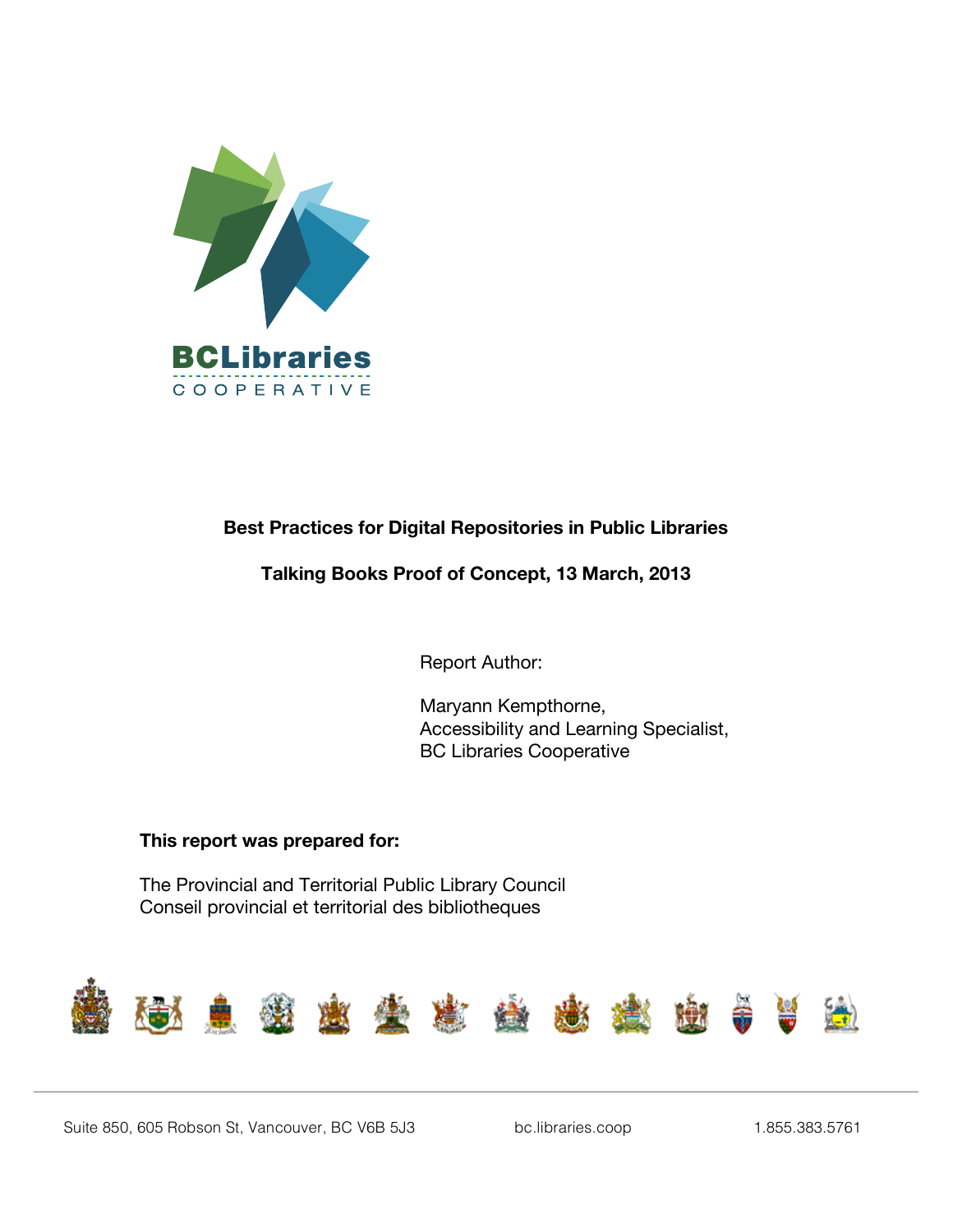# **Table of Contents**

| <b>BACKGROUND</b>                                            | 3  |
|--------------------------------------------------------------|----|
| <b>PAN-CANADIAN REPOSITORY</b>                               | 3  |
| <b>COMPONENT APPROACH TO REPOSITORY DESIGN</b>               | 4  |
| <b>PHASES OF REPOSITORY DEVELOPMENT</b>                      | 5  |
| <b>OUTCOMES</b>                                              | 5  |
| THE NNELS NETWORK: CONTENT HARVESTING AND COLLECTION SHARING | 6  |
| <b>PRODUCING DIGITAL CONTENT</b>                             | 7  |
| <b>WHY OPEN SOURCE?</b>                                      | 7  |
| <b>RISKS AND OPPORTUNITIES</b>                               | 8  |
| <b>AUTHENTICATION</b>                                        | 8  |
| SERVICE LEVEL COMMITMENTS                                    | 8  |
| <b>PRESERVATION AND SECURITY OF OBJECTS</b>                  | 9  |
| <b>TIMELINES FOR PROJECT DEVELOPMENT</b>                     | 9  |
| <b>REFERENCES</b>                                            | 10 |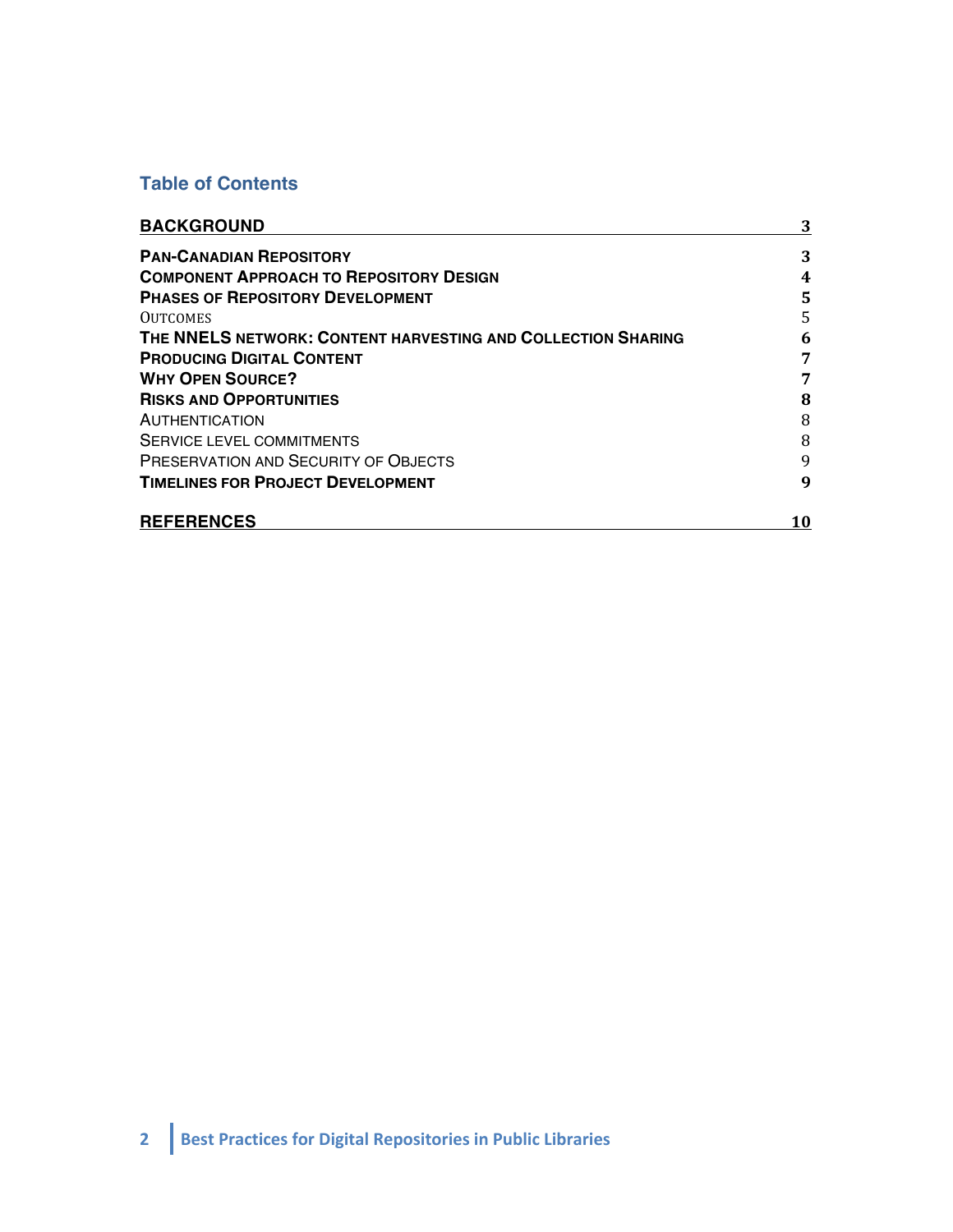# **Background**

Public libraries open service doors to adults and children across a vast spectrum of information need. In the reading lives of many print disabled Canadians libraries are reliable and welcoming service centres for access to quality material and interaction about desirable titles to request for reading and research needs.

Cognizant of media shift and end-of-life on many formats libraries are set to build a bridge and plan effective collections for digital delivery that are:

- Well selected to meet standards of currency for collection and reliability for interest;
- Well described such that every book find its reader;
- Unrestricted in their downloads so that access is maximized, modernized and mapped;
- Measured and assessed for use and re-use in themselves;
- Integrated to library services overall change to format-on-demand;
- Effectively housed in technically sound, reliable digital libraries with responsible retention and disposition principles; and
- Extensible to a broad community of like-minded public (or other sister) library ventures through open data links and connections for subscribed content.

The NNELS repository project is one more in the series of migrations for library format specialties to better meet community need whilst bringing libraries beyond walls and traditional catalogues. As we work to develop quality digital access for visually impaired Canadian we do so mindful of how the fairness and openness of this access can translate to a universal design for library services.

## **Pan-Canadian Repository**

Repositories in public libraries are scarce and accessible audio-on-demand systems rarer still. After 10 years of repository developments in K-12 and higher education and a lot of evolution on the archival side, public library repository services are still fairly new, and cross-institutional repositories are breaking fresh ground. As a first venture into a {consortial} public digital library of accessible content, we build around repository best practices that rely on:

- Simple metadata standards designed for interchange;
- Open source community software development for growth;
- Secure, lightweight and simple backup and replication systems; and
- Sustainable capacity targets and predictable storage costing.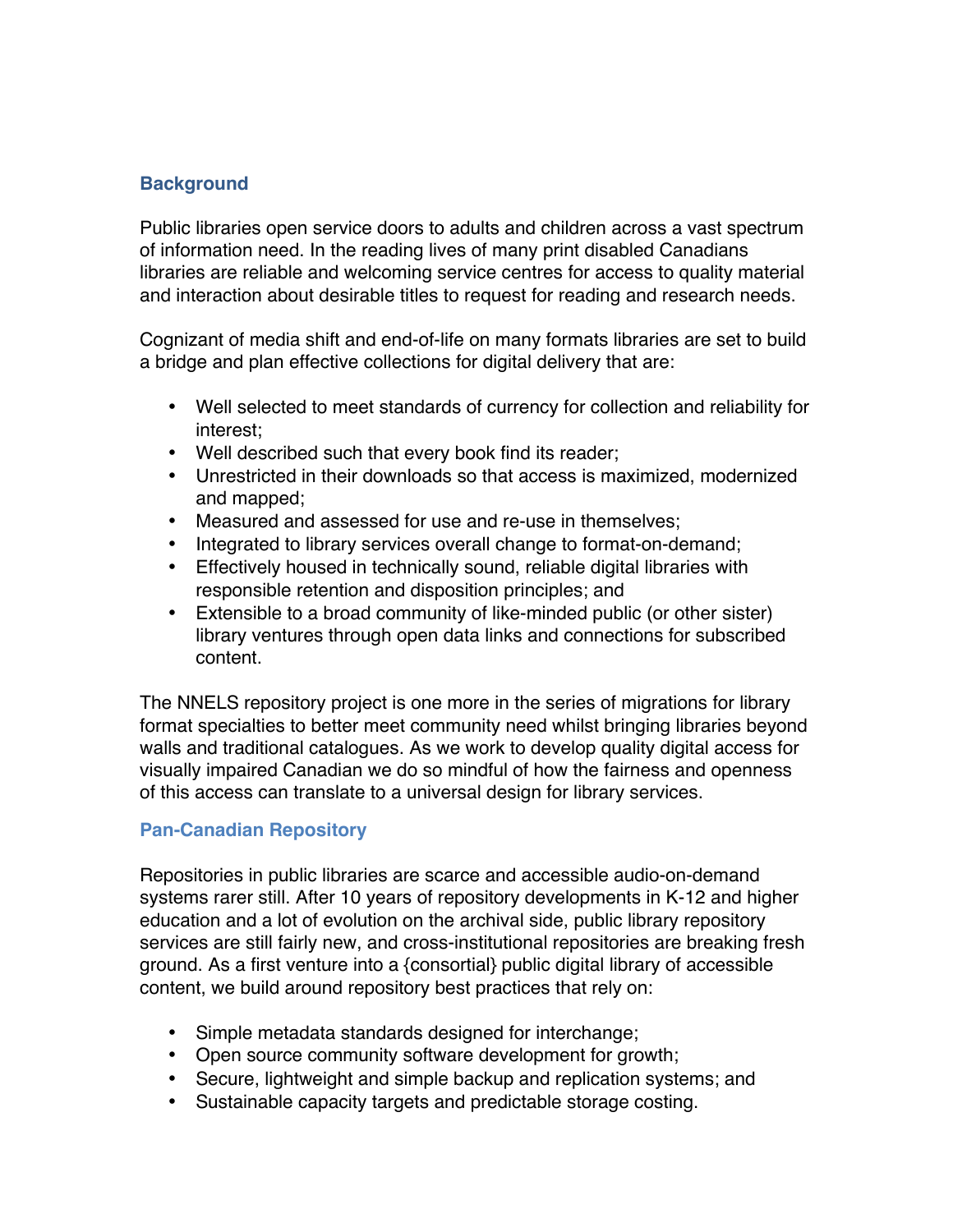#### **Component Approach to Repository Design**

There are three main components to the proposed design of an audio-ondemand repository for public library service.



\* The authorization of users in the CALS repository restricted to patrons with authorization to access copyright exempt materials. These users will authenticate themselves through their public library service centre by providing proof of eligibility in accordance with the local certification practices of their public library. Provincial and Territorial Library Branches may play some role in moderating membership certification and acting as chief verifiers for these borrower types.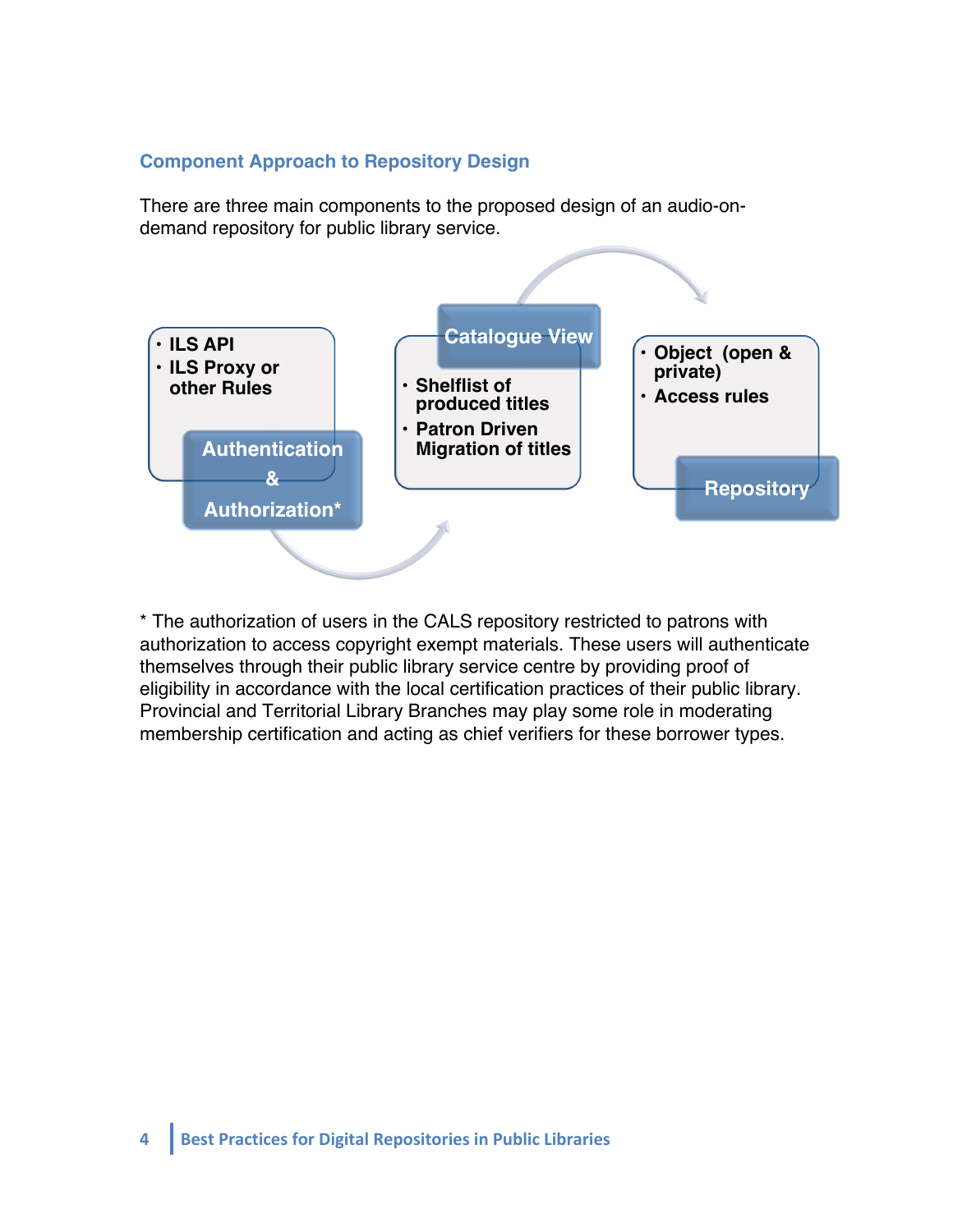## **Phases of Repository Development**

To achieve a repository in a short period of time a phased approach to hardware, software, development and testing is planned.



#### **Outcomes**

- 2,000 audio on demand fiction talking books immediately, potentially supplemented by a subscription service. Longer term 20,000-90,000 titles on the 'shelflist';
- Local production knit to international, strategic sharing;
- Production of 5% narrated, 95% synthetic voice (format sequence above) books;
- Canadian content for exchange, selected new title content and migration of content (the latter on-demand);
- ILS agnostic authentication for a library built repository;
- Scalable transferable repository framework up to 75,000 users in year one
- Independent use and institutional in the short term and 200,000 users over 3 to 5 years;
- Compatible to linked (federated) digital library access for other audio book formats and sources;
- Copyright advice will be sought around the appropriate format shifting of materials under current Copyright Act along with international controls of content in the catalogue.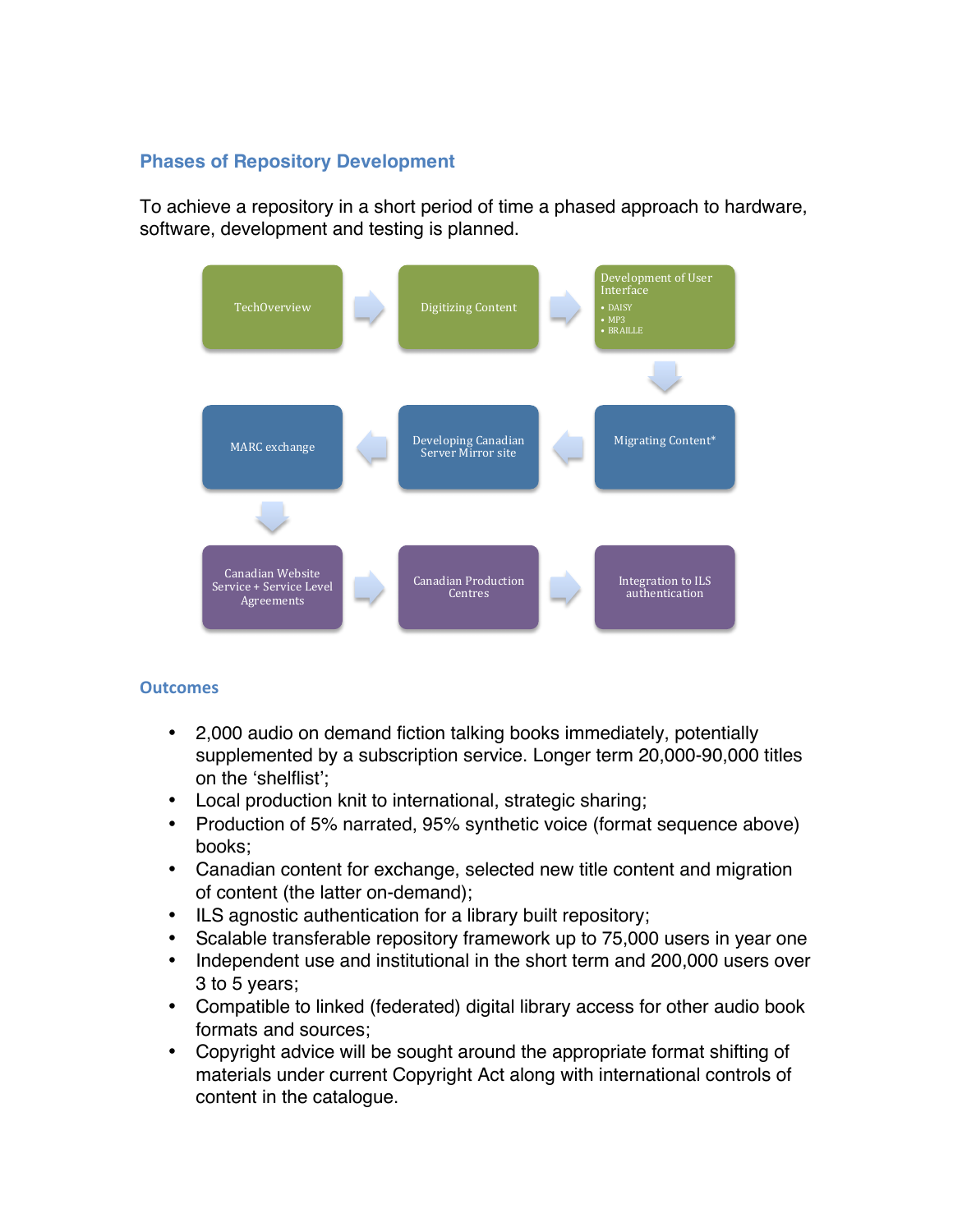# **The NNELS network: Content harvesting and Collection Sharing**

Much of the progress of the CALS prototype was made possible by the generous assistance of the Commonwealth Braille and Talking Book Catalogue of the Association for the Blind of Western Australia. The longstanding spirit of cooperation of this organization guides much of our path ahead. Choosing to focus initial effort into an accessible web interface for users, building administrative tools, and opting for patron-driven migration of existing items are key drivers for the NNELs repository. Shelf list construction will prioritize DAISY format first, and transform digital braille and MP3 formats before other content types.

Linking to other sources, open data and integration of emerging subscribed content is a cornerstone principle of the project. In an environment of media shift the precise use case for this repository is accepted as finite. An optimized NNELs repository will offer content that is currently in demand with strong potential reuse and a direction toward seamless interaction of library services regardless of sector or content provider. The core of work in year one is to:

- Devise the content network, workflows and priorities;
- Negotiate excellent and up-to-date data models for similar content and publish their crosswalks;
- Digitize content and engage in the world digital archiving movement
- Rollout technical infrastructure that is cost-effective, well planned and will scale readily.

Content sources are expected to iterate at the fastest rates and a network to support the library as a digital delivery platform is the most durable outcome we can hope to achieve.

Working from the provincial and territorial library perspective, each jurisdiction should identify a local network of technical and collection specialists that can provide feedback on the tools and content. Software updates are planned on an annual basis and collection updates are targeted as monthly in the first year and weekly after that. Currently, we are seeking to establish production centres up to five strategic locations nationally.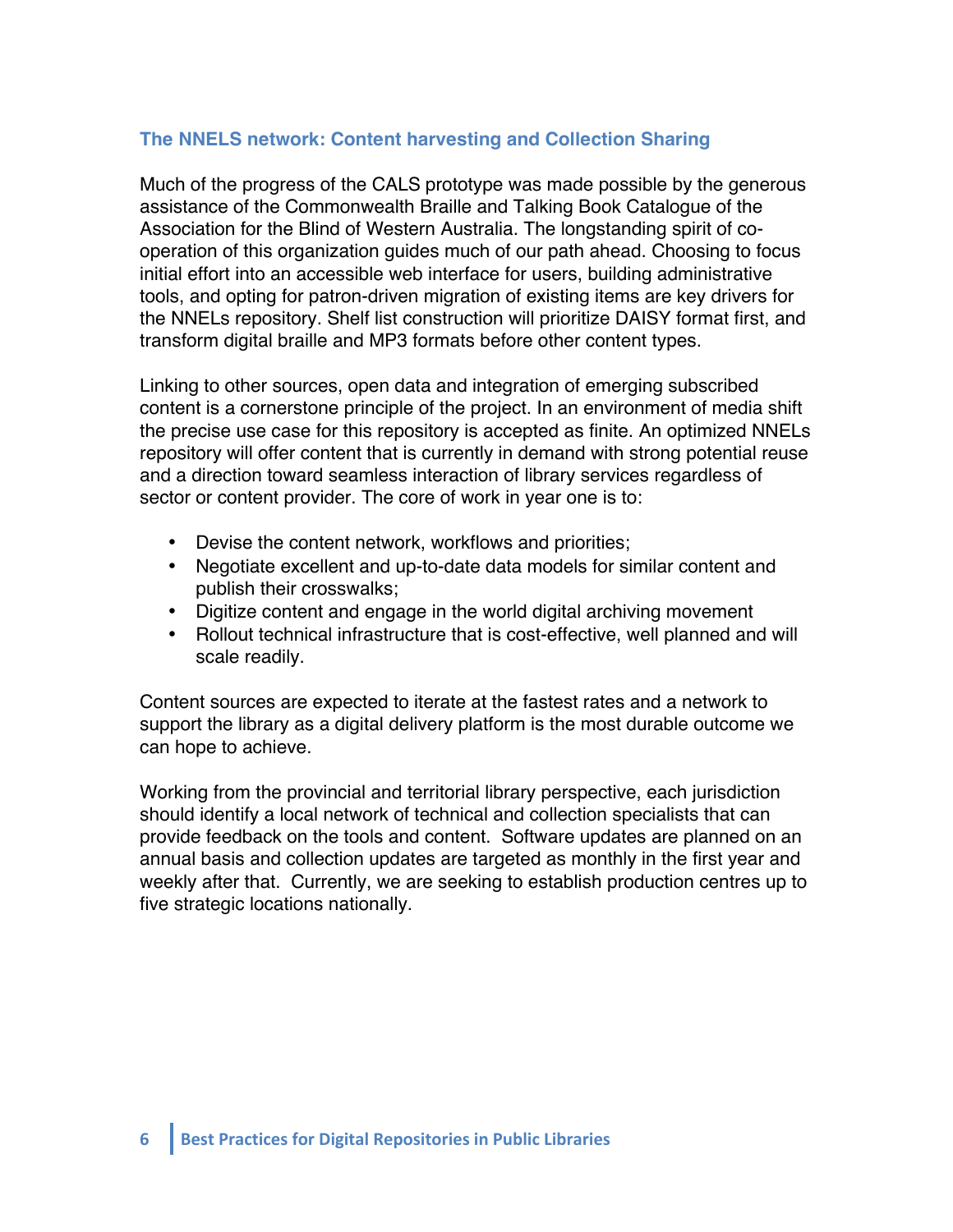## **Producing Digital Content**

The costs of equipment for digitization of books have lowered substantially over even a few years ago. Combining affordability of more commonly used hardware with the strong development of open source software from the DAISY consortium (and other software developers) production of digital content by library agencies groups and by individual libraries themselves is newly reachable. Digitization is inherent in the operation of today's library and the NNELS repository brings the mechanics of makerspaces to library operations at a core service level.

Each production centre can get underway with a capital investment of less than \$10,000. A train the trainer model based in recorded, re-useable self-paced training materials is recommended as repository operations build out. Shared community of practice and bug tracking will be published to a shared web space. Documentation of this type can be published via a wiki knowledge base ready to support de-centralized participants and capitalizing on the transferrable skills of professional, paraprofessional and clerical library staff.

The work of regional/post-secondary systems sets optimal standards for production. NNELS project productions will be designed for a choice of system platforms and use the most widely available hardware. The College and Institute Library Services (CILS) centre at Langara College, Vancouver, is on-board to assist the NNELS project as we develop a suite of tools and digitization processes. Informed by the post-secondary education network for production the project will benefit from CILS agreement to share procedures and experience with our production sites.

## **Why Open Source?**

The Canadian Accessible Library System (CALS) project relies on open source tools and an agile development approach. Coming to the repository environment at a time of major library technology crossroads this is taken as a pragmatic approach – agility is something intrinsic to public library service. Basing our build on modular services rather than monolithic proprietary paths offers an opportunity to blend, and respond to, the diversity of participants in our context and on an internationally collaborative stage. With an eye to fostering a pattern of repository infrastructure that can reach toward multi-sector partnering and accessibilitycentric metadata open-source community software development offers the most strategically sound and cost-effective course of action.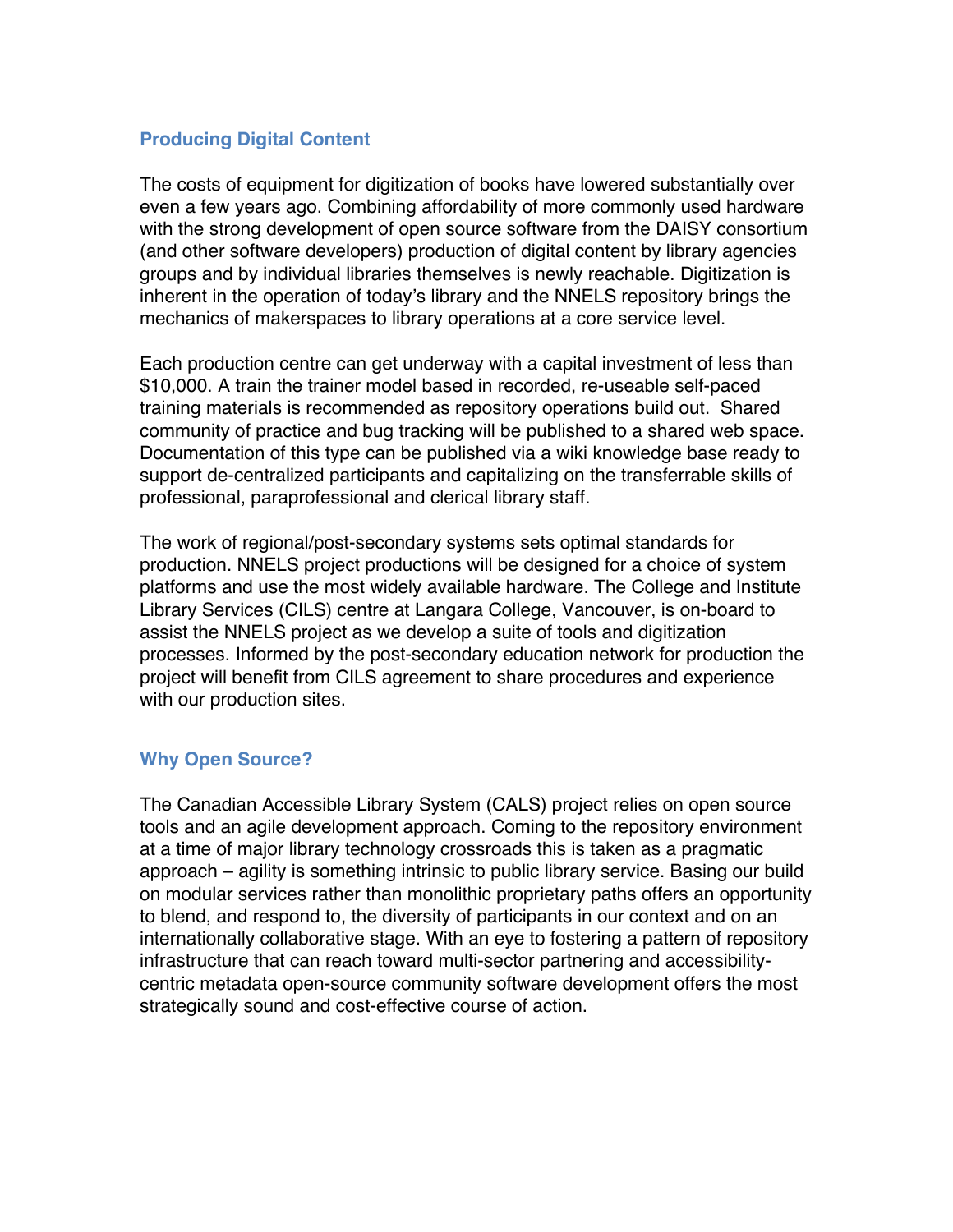## **Risks and Opportunities**

### **Authentication**

Libraries have customarily relied on the authentication options of their Library Integrated Library Systems (ILS). With the evolution of subscription and open digital assets in libraries, these ILS authentication tools prove inadequate. Like other digital library resources the NNELS repository seeks to leverage the patron data management of the ILS without using it specifically. Preliminary investigations of the operations of current repository software solutions suggest that this is do-able in the medium-term.

Investing in API development for a wide variety of library systems ensures that the repository authorizes library cardholders' swift and immediate access to the content they are entitled to via the library. In the first case for the shared contents of a NNELs repository and subsequently for other resources including OpenLibrary, accessible content from related K12 institutions and/or higher education sources as well as subscribed content that meets similar needs. This aspect of the project presents a prescient opportunity for reuse of the authentication and authorization tools outcome of the investment in this area.

#### **Service level commitments**

The users of talking books in our proof of concept initial stakeholder engagement will use a catalogue to allow users to self-select materials. As with all library catalogues, expectations of data held and configurations for searches opinions vary wildly. For most repositories the reminder is wisely held that selected contents need not necessarily rely on traditional automated environments. The two keys to a usable data set is operations for catalogue users to access well selected materials under a process to set up personal profiles and that a strict logic is in place to populate the repository with valid and rich bibliographic data that can be effectively cross-walked among our collaborators. In the initial phases of the project managing the metadata for the objects will have intensive tasks. Updating this repository to the rapidly changing data standards for libraries in extensive flux for 2013 will also ensure that accessibility, multilingual and interoperability standards will be best met out.

User group expectations are that the digital library be fast, reliable and available 24/7 with only intermittent service windows and that content be as fresh and updating as the contents of current physical and other regular library services. Centralizing some staffing in the short term to establish this reliability will be a critical commitment in the first three years.

Recognizing the importance of addressing the current shortfall of accessible library services, we intend to launch a stable version of the repository as soon as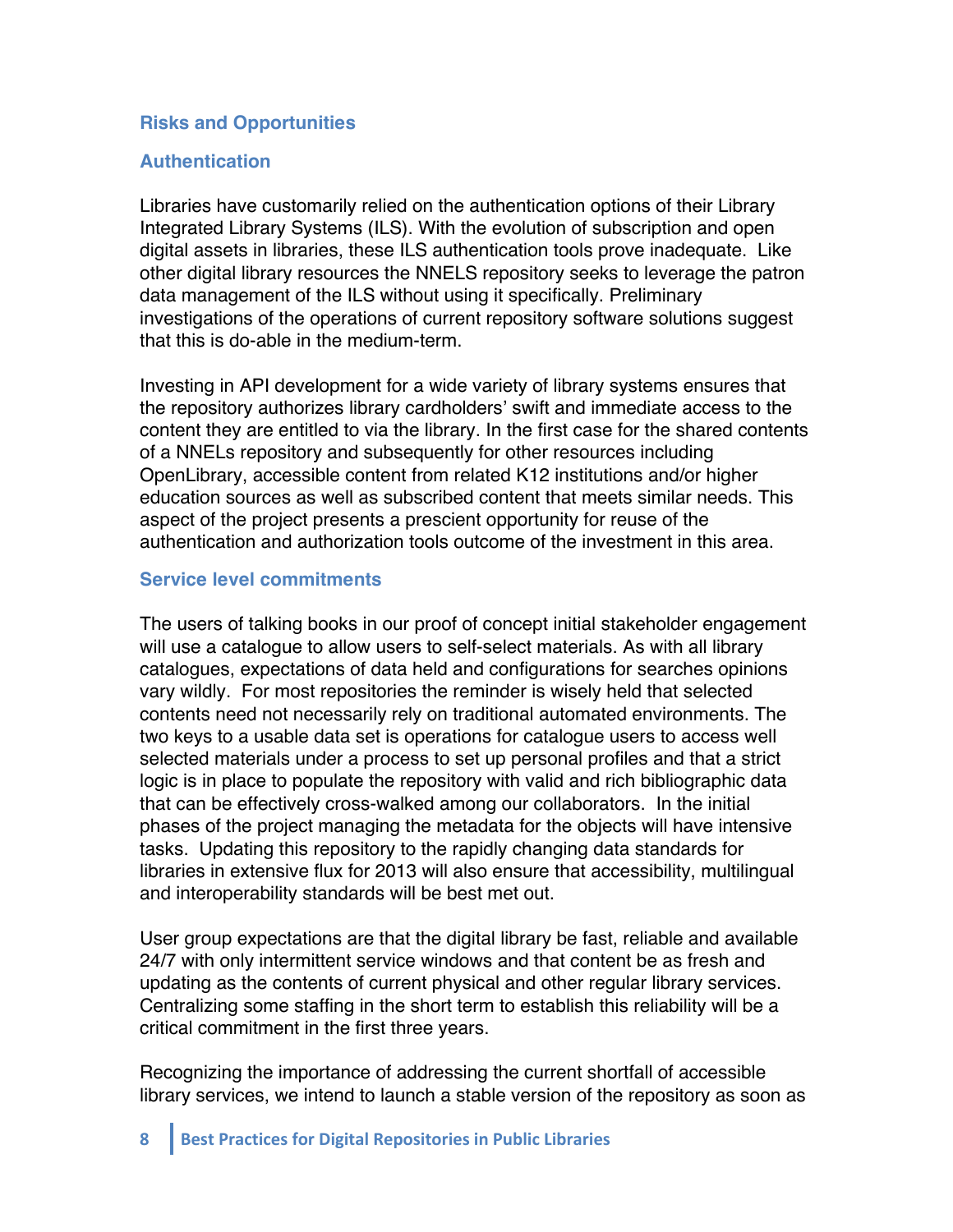possible, with the caveat that users can expect better performance as the system is optimized.

#### **Preservation and Security of Objects**

The long-term preservation of the digitized objects for NNELS is a much more theoretical undertaking than repositories of, for example, university special collections or other institutional repositories.

While ideally, systems of original content plan for and are designed for the complexity of version and ongoing format migration, the repository content in the immediate term for NNELs it not intrinsically archival. This collection is intended to be a living and well-tended library. Initial design places the enabling of liberal access for library users before deep systems for retention. To seek a more complex archival and digital preservation approach will require a long-term sustained and top-down approach to administration and collection management which might not be most fully in keeping with the spirit of a mosaic approach to access nationally and potentially across the Commonwealth or Open web.

#### **Timelines for Project Development**

|                                    | <b>Start Date</b>            | Completed               |
|------------------------------------|------------------------------|-------------------------|
| <b>Technical Overview</b>          | <b>November 15, 2012</b>     | <b>January 30, 2013</b> |
| <b>MARC Analysis of current</b>    | <b>January 2013</b>          | <b>March 15, 2013</b>   |
| <b>Canadian Collections</b>        |                              |                         |
| Digitizing Content-                | <b>February 2013</b>         | <b>July 31, 2013</b>    |
| <b>Contract to CILS partners</b>   |                              |                         |
| (seasonal)                         |                              |                         |
| Production exchange with           | <b>February 2013</b>         | <b>Ongoing</b>          |
| <b>CBTBC</b>                       |                              |                         |
|                                    |                              |                         |
| <b>User Interface Development</b>  | <b>March 2013</b>            | <b>July 15, 2013</b>    |
| <b>Canadian Library Production</b> | <b>March 2013</b>            | <b>March 2014</b>       |
| <b>Centres</b>                     |                              |                         |
| <b>Repository MARC Exchange</b>    | <b>July 2013</b>             | <b>Ongoing</b>          |
| with public libraries              |                              |                         |
| <b>Library ILS integration</b>     | <b>April 2013</b>            | <b>August 2013</b>      |
| <b>Canadian Website Services</b>   | (beta testing July)          | <b>September 2013</b>   |
| Launch                             |                              |                         |
| <b>Federated collections</b>       | <b>January 2014 proposed</b> |                         |
|                                    |                              |                         |